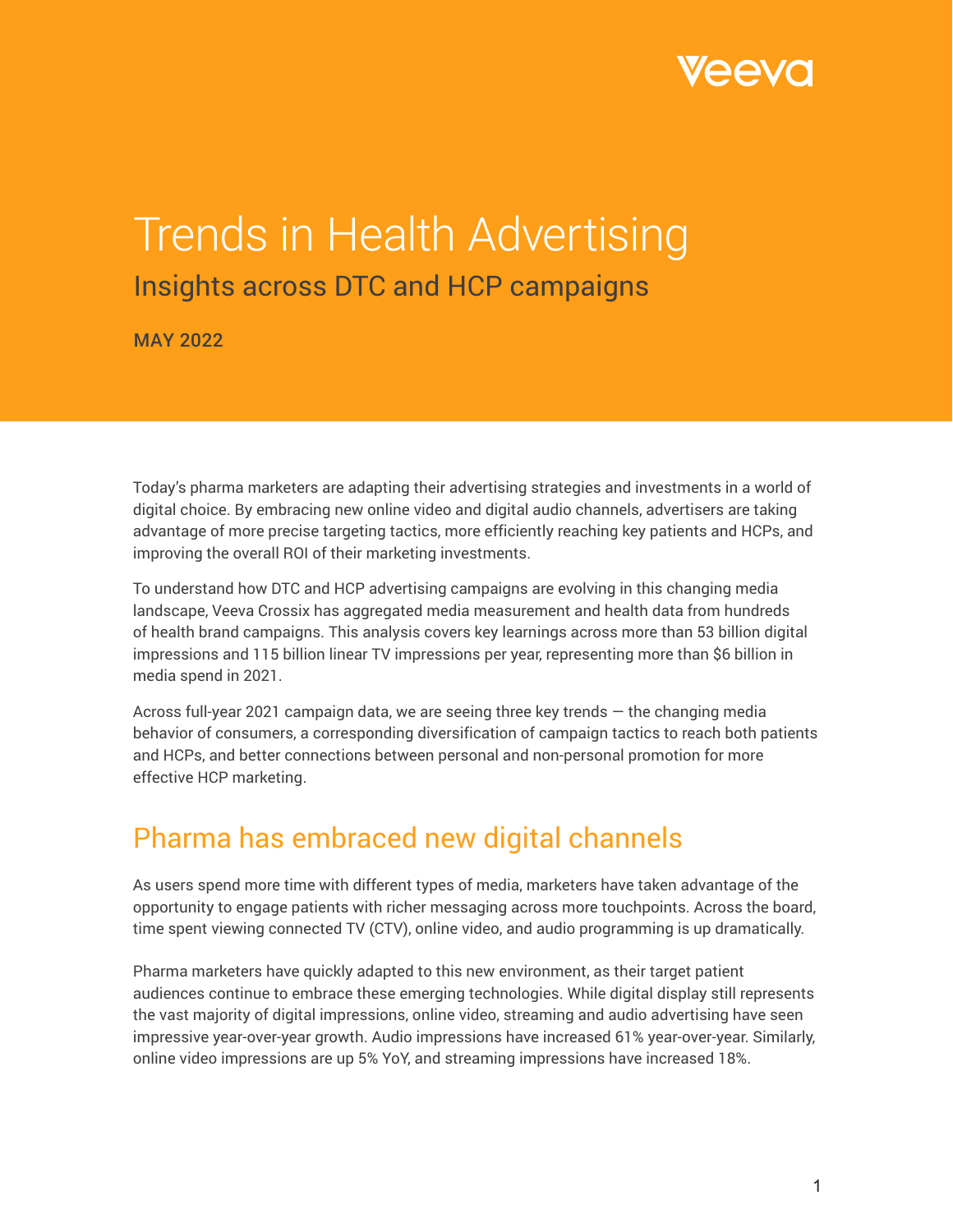#### SHARE OF 2021 DIGITAL IMPRESSIONS



Source: Veeva Crossix DIFA, 2021

Despite the diversification of media plans, marketers have also improved the quality of the audience reached. New digital tactics provide opportunities to be more precise in ensuring media is reaching the right patients. For advertisers who have worked with Crossix in both 2020 and 2021, media diversification has led to an increase in overall audience quality. For example, in 2021, targeting improved more than 20% for digital display and online video campaigns, and an additional 4% in audio, compared to 2020.





Source: Veeva Crossix DIFA, 2020 - 2021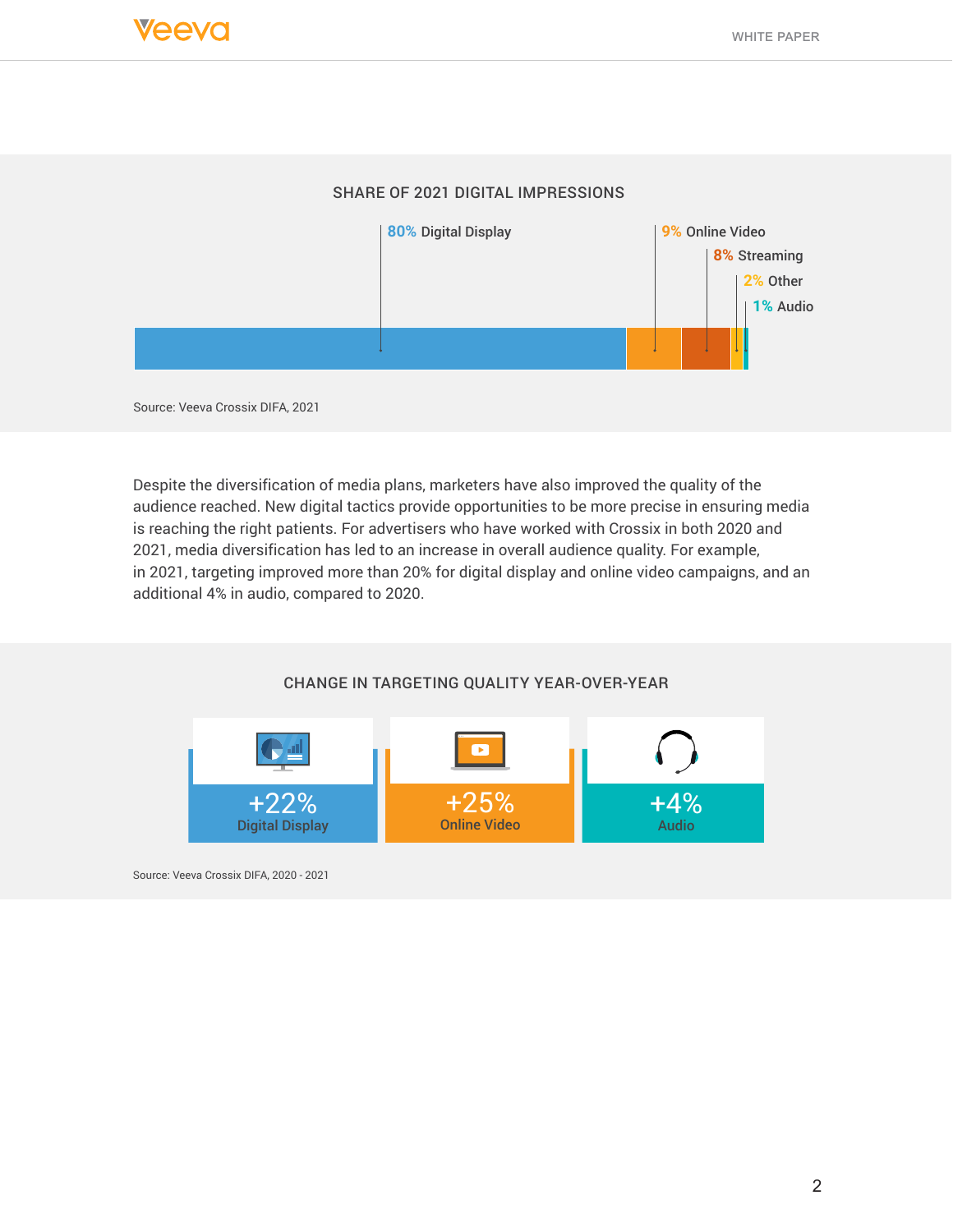### The impact of new digital tactics on patient behavior

As shown in the chart below, new touch points across audio and streaming delivered results for pharma advertisers in 2021. While online video has similar conversion rates and costs as digital display, it can also be used effectively to supplement more static messaging.



Source: Veeva Crossix DIFA

Across the board, Crossix has seen an uptick in the adoption of audio as a means of delivering rich messaging to patients, with more investments in streaming audio channels and an increase in audio inventory purchased programmatically. In 2021, Crossix measured 50% more campaigns that included digital audio tactics compared to the year before. Several condition categories drove growth in audio impressions, including Women's Health (+77%) and Preventative Medicine (+103%). Audio investments also continue to see improvements in effectiveness, with conversionto-brand rates stemming from audio rising 11% YoY.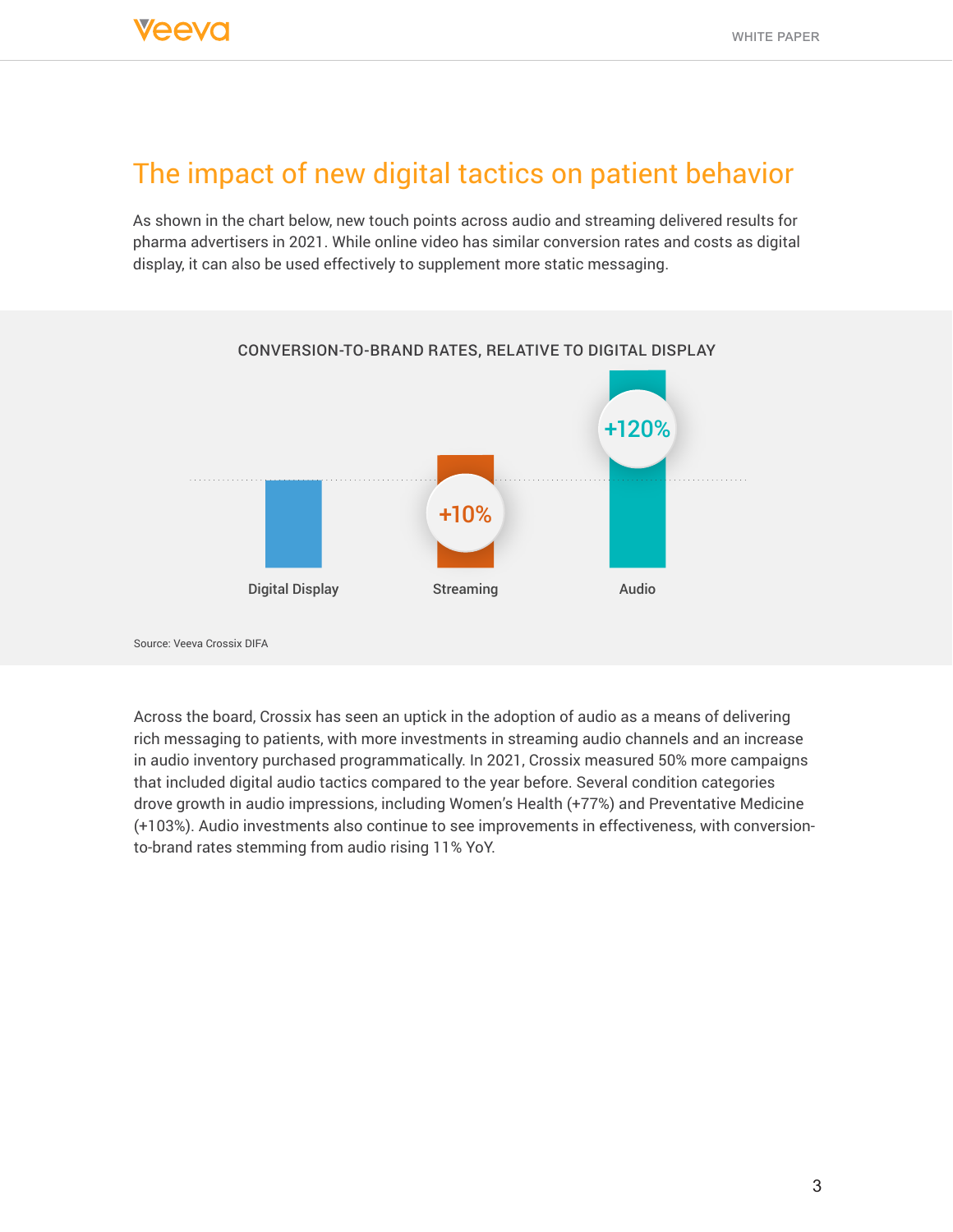### The changing TV landscape

With more and more viewers cutting the cord, many marketers are asking "Should I make the switch to streaming TV?" Pharma advertisers are still betting big on traditional TV, with linear TV investment remaining 8x higher than streaming. However, streaming TV investment grew 34% year-over-year. Linear is often used to reach a large audience, while streaming enables more precision.

In addition to its traditional function driving broad awareness to spur patient acquisition, linear TV also supports improved adherence for health brands. After all, a commercial not only informs potential patients about a new therapy, it also reminds current patients to take their medication and refill their prescriptions.

For example, for one endocrinology brand, the ROI for acquisition and adherence combined was 55% higher than when the brand connected the media to new patient starts alone. The campaign ROI increased from 1.1:1 to 1.7:1.



#### LINEAR TV ROI – 2021 CASE STUDY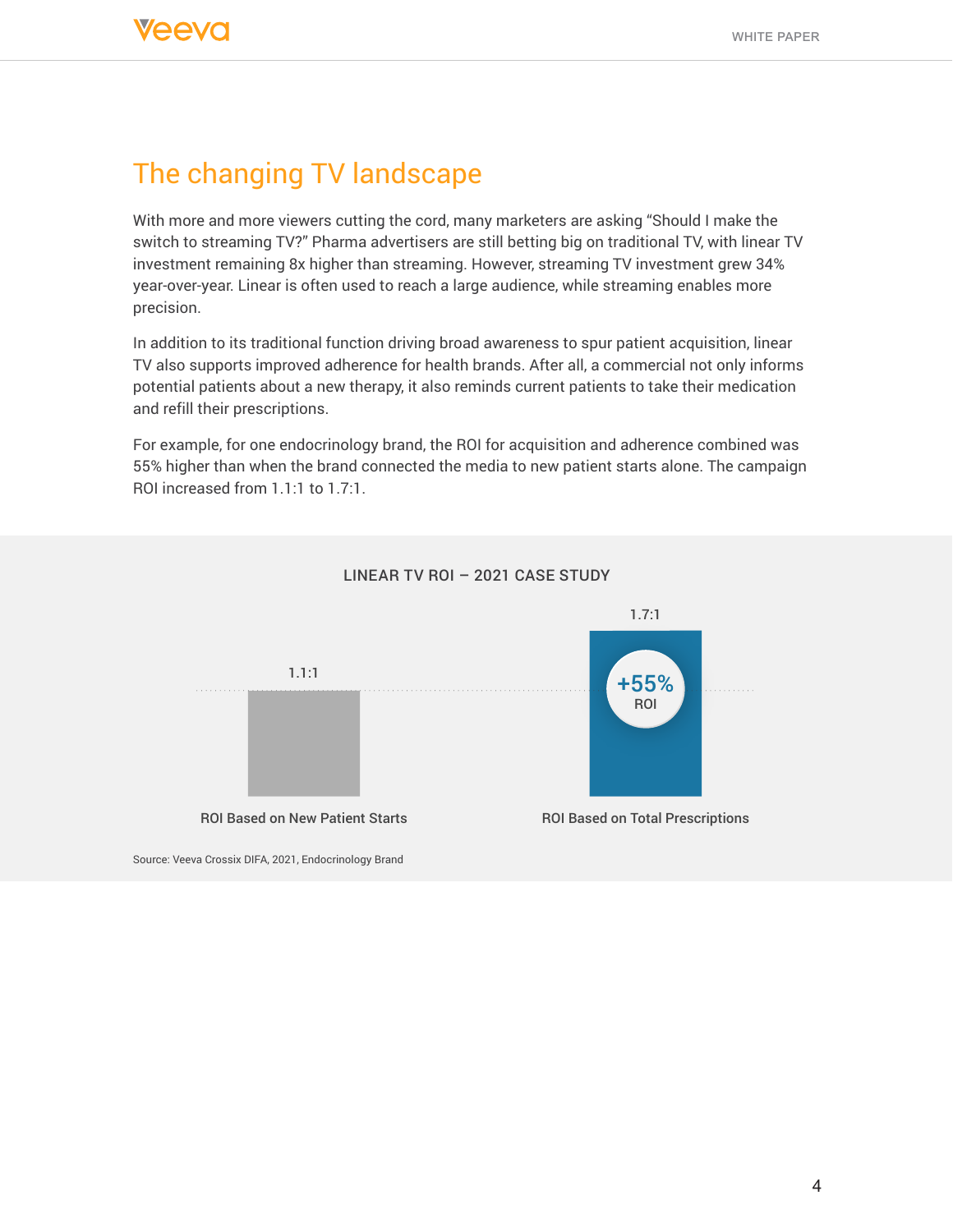### Streaming video delivers precision

While non-linear video impressions are still dwarfed by national linear campaigns, marketers are increasing their use of targeted video. Streaming and online video campaigns share the targeting opportunities of digital, while providing a more engaging viewing experience for consumers and HCPs. Streaming is also easier to buy. Marketers no longer need to purchase directly with a network or full-episode-player (FEP) partner, but can purchase inventory programmatically. When considering the viability of various video channels in supporting brand success, marketers should take patient and category considerations into account.

Marketers focused on rare diseases such as tumor-specific oncology therapies find that streaming is more effective at reaching small patient populations. For example, for oncology brands that aired media both on linear TV and streaming, streaming increased targeting effectiveness 49% compared to linear TV buys.

On the other hand, diabetes advertisers that are using both streaming and linear TV found that, on average, streaming increased targeting effectiveness by only 5%, suggesting that reaching patients with common or very common health conditions can be similarly effective with linear TV.

#### STREAMING VS LINEAR TV TARGETING PRECISION



Source: Veeva Crossix DIFA, 2021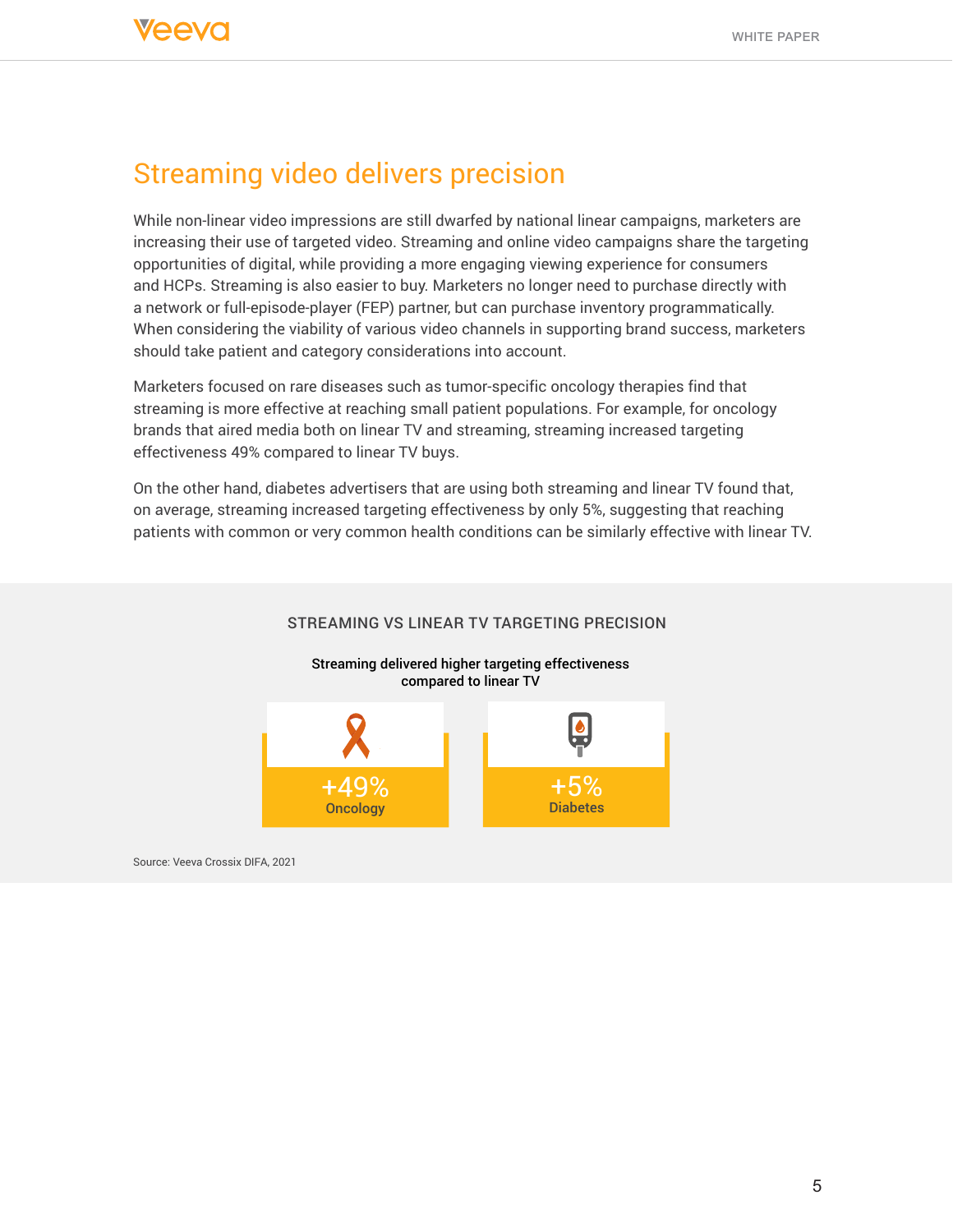## Reaching HCPs and influencing prescribing behavior

Marketers continue to invest in digital advertising to HCPs and are using data to improve the efficacy of their campaigns. Although, on average, impressions delivered to HCPs per campaign remained flat, our customers reached 10% more priority list HCPs compared to the year before.

While direct buys remain a central component of many HCP digital campaigns, programmatic platforms generated the majority of HCP reach in 2021. Efficient delivery of ads through programmatic platforms has also enabled advertisers to reach larger HCP lists in a cost-effective way, expanding beyond typical priority segments. In 2021, 85% of new patient starts influenced by digital HCP campaigns were driven by target HCPs. This highlights the benefit of saturating messaging against this audience as extensively and efficiently as possible.

While programmatic delivery can build reach and frequency, endemic environments still play an important role in influencing HCP behavior. In 2021, Crossix observed that both general and niche endemic environments were able to deliver higher rates of new brand starts for digital HCP campaigns, compared to programmatic buys. These environments are still an important tool in an HCP marketer's toolkit.



#### LIKELIHOOD OF BRAND CONVERSION, COMPARED TO PROGRAMMATIC MEDIA

Source: Veeva Crossix DIFA, 2021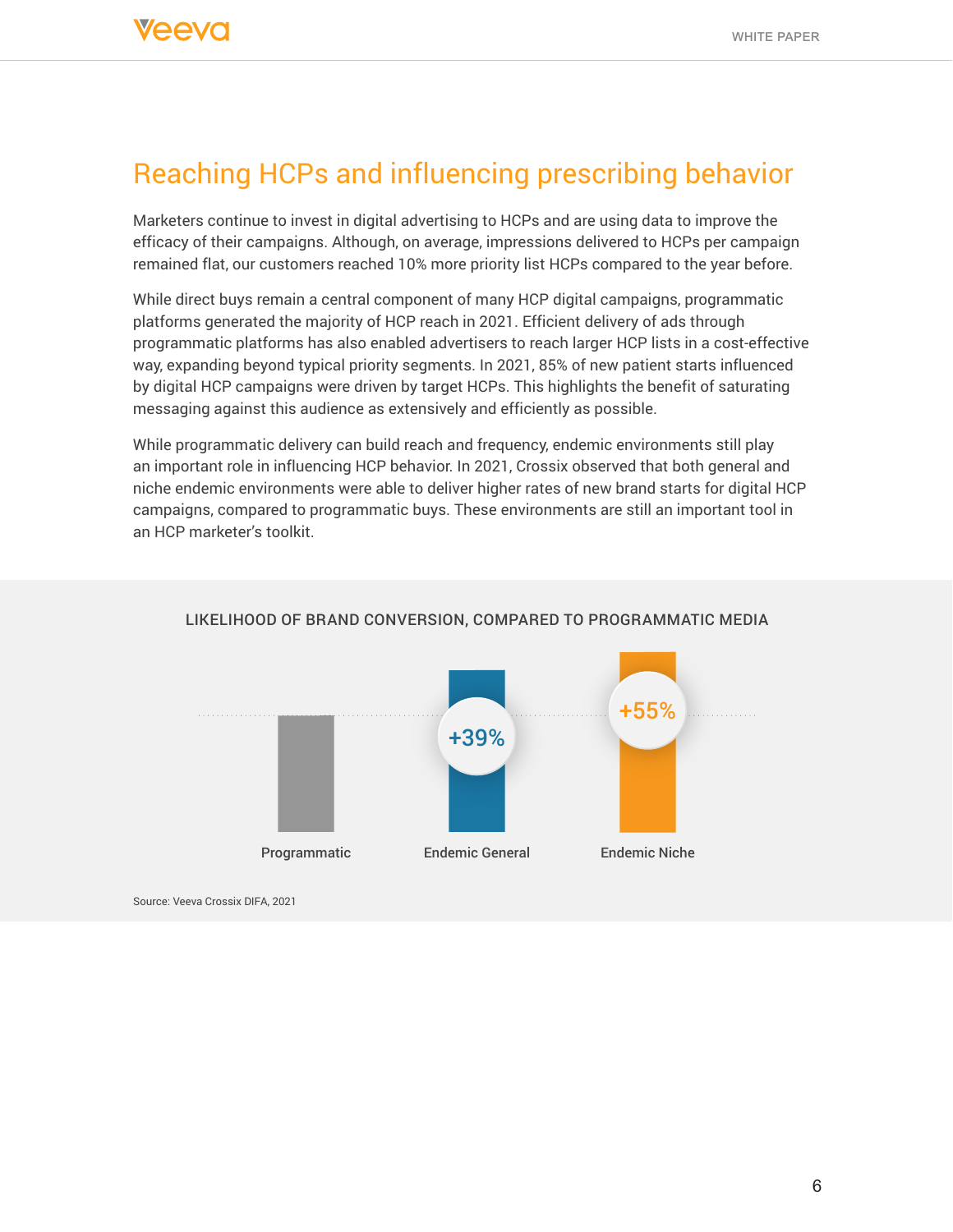### Connecting field force engagement and marketing

Even as digital continues to educate and influence HCPs, pharma marketers are focused on the dynamics between what is happening in the field and how it might influence an effective omnichannel HCP engagement strategy. New measurement tools break down the barriers between these two touchpoints, as digital works to reinforce in-person messaging and offset white space.

Below is a 2021 case study that shows how sales and marketing synergy drives impact against key HCP target audiences.

While 80% of HCP targets were reached with digital media, a smaller subset of that universe received sales detailing in addition to digital non personal promotion. Zeroing in on the specific targets who were receiving orchestrated messaging by both sales and digital, the brand marketing team was able to ensure the highest levels of saturation from both touchpoints for the highest priority HCPs (Ultra and Tier 1).



#### TARGET LIST REACH BY TIER

Source: Veeva Crossix DIFA, 2021